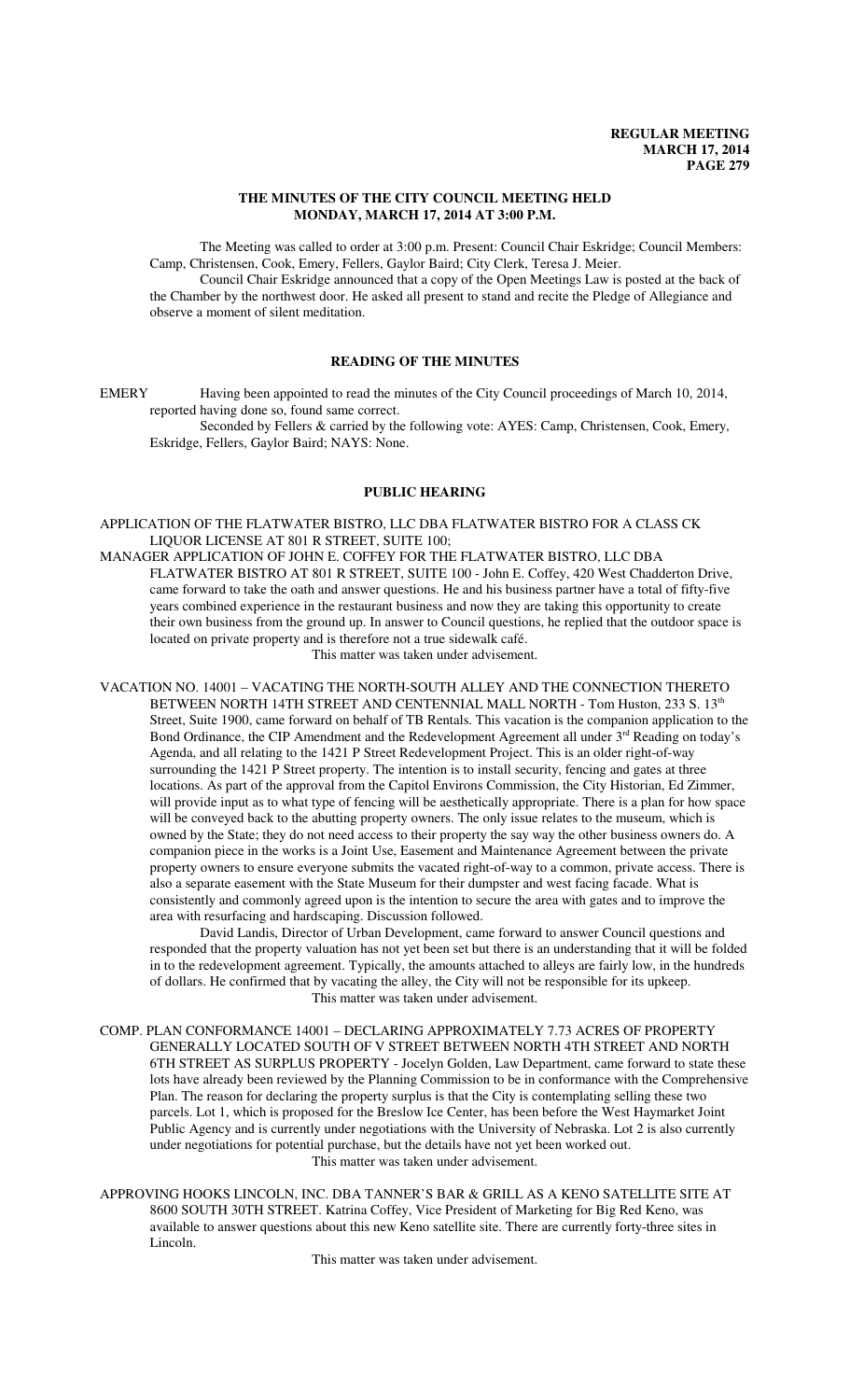APPROVING AN INTERLOCAL AGREEMENT BETWEEN THE CITY, LANCASTER COUNTY, AND SAUNDERS COUNTY FOR THE DEVELOPMENT OF A LOCAL WORKFORCE INVESTMENT SYSTEM - David Landis, Director of Urban Development, came forward to state in that in 1999, the State of Nebraska asked if the City wanted to continue with the distribution of Department of Labor funds as it moved under the Workforce Investment Act. That power had to be carried out by the chief elected official, and the Mayor at that time agreed to continue the responsibility for Lancaster and Saunders Counties. This past year, the Federal government asked if this practice was still being enforced, and if it was still desirable for the chief elected official to continue to carry out the duty. The City does wish to continue this arrangement and all that remains is the approval of City Council.

This matter was taken under advisement.

ACCEPTING THE REPORT OF NEW AND PENDING CLAIMS AGAINST THE CITY AND APPROVING DISPOSITION OF CLAIMS SET FORTH FOR THE PERIOD OF FEBRUARY 16 - 28, 2014 - Council Member Camp noted for the public that an amendment will remove two names from the list of recommended Denied Claims.

This matter was taken under advisement.

# **COUNCIL ACTION**

# **REPORTS OF CITY OFFICERS**

APPOINTING ROBIN MCDANNEL TO THE KENO HUMAN SERVICES ADVISORY BOARD FOR A TERM EXPIRING JULY 1, 2017 - CLERK read the following resolution, introduced by Jonathan Cook, who moved its adoption:

A-88134 BE IT RESOLVED by the City Council of the City of Lincoln, Nebraska:

That the appointment of Robin McDannel to the Keno Human Services Advisory Board for a term expiring July 1, 2017, is hereby approved.

Introduced by Jonathan Cook

Seconded by Christensen and carried by the following vote: AYES: Camp, Christensen, Cook, Emery, Eskridge, Fellers, Gaylor Baird; NAYS: None.

APPOINTING ROSHAN PAJNIGAR TO THE CITIZEN POLICE ADVISORY BOARD FOR A TERM EXPIRING NOVEMBER 17, 2014 - CLERK read the following resolution, introduced by Jonathan Cook, who moved its adoption:<br>A-88135 BE IT RESOLV

BE IT RESOLVED by the City Council of the City of Lincoln, Nebraska:

That the appointment of Roshan Pajnigar to the Citizen Police Advisory Board for a term expiring November 17, 2014, is hereby approved.

Introduced by Jonathan Cook

Seconded by Christensen and carried by the following vote: AYES: Camp, Christensen, Cook, Emery, Eskridge, Fellers, Gaylor Baird; NAYS: None.

APPOINTING JONATHAN REHM TO THE HUMAN RIGHTS COMMISSION FOR A TERM EXPIRING DECEMBER 31, 2014 - CLERK read the following resolution, introduced by Jonathan Cook, who moved its adoption:

A-88136 BE IT RESOLVED by the City Council of the City of Lincoln, Nebraska:

That the appointment of Jonathan Rehm to the Human Rights Commission for a term expiring December 31, 2014, is hereby approved.

Introduced by Jonathan Cook

Seconded by Christensen and carried by the following vote: AYES: Camp, Christensen, Cook, Emery, Eskridge, Fellers, Gaylor Baird; NAYS: None.

APPOINTING AMANDA BARON AND MELANIE WAYS TO THE HUMAN RIGHTS COMMISSION FOR TERMS EXPIRING DECEMBER 31, 2016 - CLERK read the following resolution, introduced by Jonathan Cook, who moved its adoption:

A-88137 BE IT RESOLVED by the City Council of the City of Lincoln, Nebraska:

That the appointment of Amanda Baron and Melanie Ways to the Human Rights Commission for terms expiring December 31, 2016, is hereby approved.

Introduced by Jonathan Cook

Seconded by Christensen and carried by the following vote: AYES: Camp, Christensen, Cook, Emery, Eskridge, Fellers, Gaylor Baird; NAYS: None.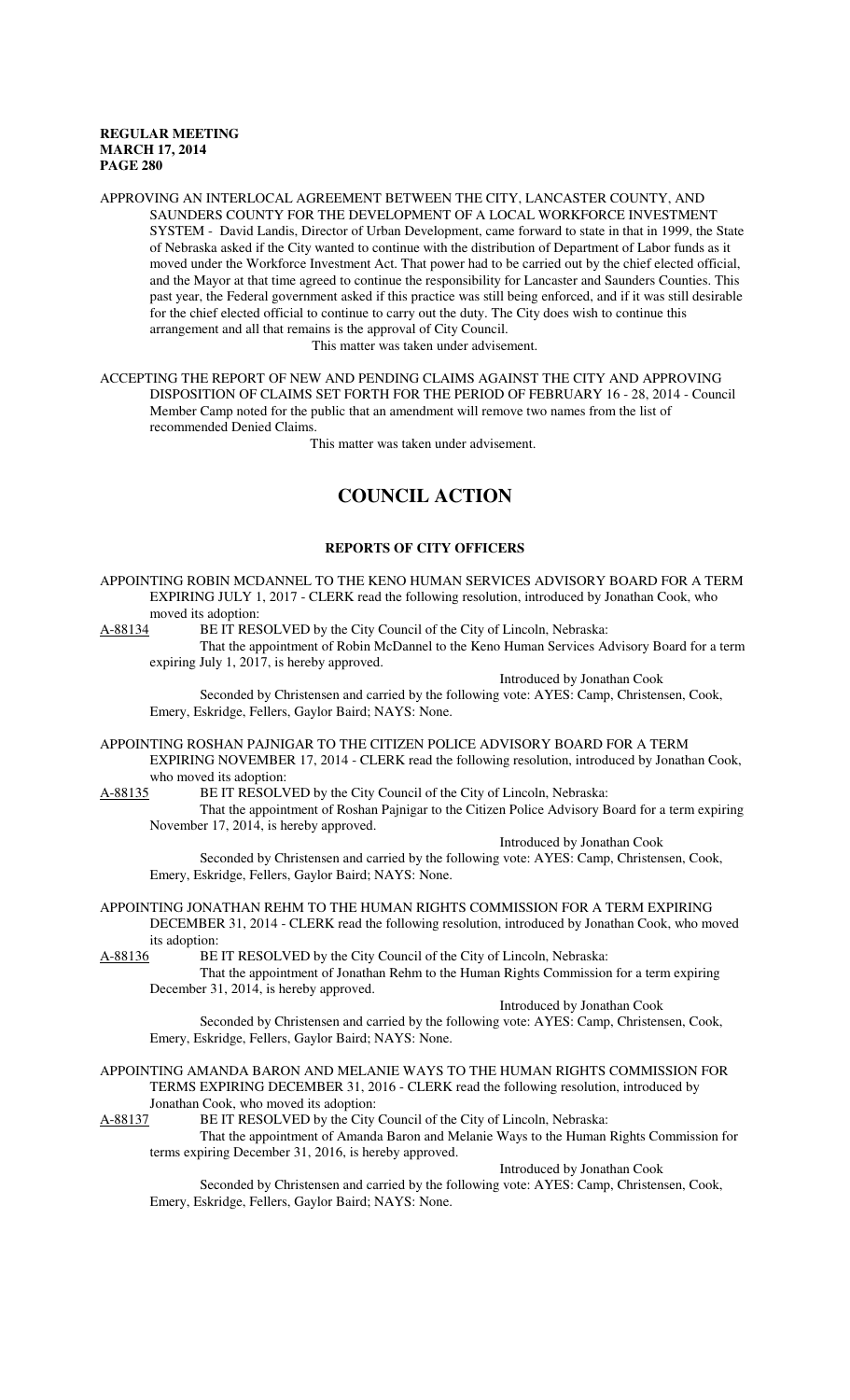#### RESOLUTION APPROVING THE DISTRIBUTION OF FUNDS REPRESENTING INTEREST EARNINGS ON SHORT-TERM INVESTMENTS OF IDLE FUNDS DURING THE MONTH ENDED JANUARY 31, 2014 - CLERK read the following resolution, introduced by Doug Emery, who moved its adoption:

A-88138 BE IT RESOLVED by the City Council of the City of Lincoln, Nebraska:

That during the month ended January 31, 2014 \$51,418.66 was earned from the investments of "IDLE FUNDS". The same is hereby distributed to the various funds on a pro-rata basis using the balance of each fund and allocating a portion of the interest on the ratio that such balance bears to the total of all fund balances.

Introduced by Doug Emery

Seconded by Fellers and carried by the following vote: AYES: Camp, Christensen, Cook, Emery, Eskridge, Fellers, Gaylor Baird; NAYS: None.

- REPORT FROM THE CITY TREASURER OF FRANCHISE TAX FOR THE MONTH OF JANUARY, 2014 FROM BLACK HILLS/NEBRASKA GAS UTILITY CO., LLC - CLERK presented said report which was placed on file in the Office of the City Clerk. **(16-1)**
- CLERK'S LETTER AND MAYOR'S APPROVAL OF RESOLUTIONS AND ORDINANCES PASSED BY THE CITY COUNCIL ON MARCH 3, 2014 - CLERK presented said report which was placed on file in the office of the City Clerk. **(27-1)**

# **PETITIONS & COMMUNICATIONS**

#### PLACED ON FILE IN THE OFFICE OF CITY CLERK:

Administrative Amendment No. 13016 to Final Plat No. 04050, Vavrina Meadows 19<sup>th</sup> Addition, approved by the Planning Director on March 7, 2014, requested by R.C. Krueger Development Co., Inc., to extend the time for two years to install sidewalks and street trees for Vavrina Meadows 19<sup>th</sup> Addition. The improvements shall be completed by March 7, 2016. Property is generally located at Executive Woods Dr. and Yankee Hill Rd.

#### **LIQUOR RESOLUTIONS**

APPLICATION OF THE FLATWATER BISTRO, LLC DBA FLATWATER BISTRO FOR A CLASS CK LIQUOR LICENSE AT 801 R STREET, SUITE 100 - CLERK read the following resolution, introduced by Jon Camp, who moved its adoption for approval:

A-88139 BE IT RESOLVED by the City Council of the City of Lincoln, Nebraska:

That after hearing duly had as required by law, consideration of the facts of this application, the Nebraska Liquor Control Act, and the pertinent City ordinances, the City Council recommends that the application of The Flatwater Bistro LLC dba Flatwater Bistro for a Class "C" liquor license at 801 R Street, Suite 100, Lincoln, Nebraska, for the license period ending October 31, 2014, be approved with the condition that:

1. All employees must possess a valid Responsible Beverage Server/Seller Permit as required by Section 5.04.124 of the Lincoln Municipal Code.

2. The premises must comply in every respect with all city and state regulations.

The City Clerk is directed to transmit a copy of this resolution to the Nebraska Liquor Control Commission. Introduced by Jon Camp

Seconded by Gaylor Baird and carried by the following vote: AYES: Camp, Christensen, Cook, Emery, Eskridge, Fellers, Gaylor Baird; NAYS: None.

#### MANAGER APPLICATION OF JOHN E. COFFEY FOR THE FLATWATER BISTRO, LLC DBA FLATWATER BISTRO AT 801 R STREET, SUITE 100 - CLERK read the following resolution,

introduced by Jon Camp, who moved its adoption for approval:

A-88140 WHEREAS, The Flatwater Bistro LLC dba Flatwater Bistro located at 801 R Street, Suite 100, Lincoln, Nebraska has been approved for a Retail Class "C" liquor license, and now requests that John E. Coffey be named manager;

> WHEREAS, John E. Coffey appears to be a fit and proper person to manage said business. NOW, THEREFORE, BE IT RESOLVED by the City Council of the City of Lincoln, Nebraska:

That after hearing duly had as required by law, consideration of the facts of this application, the Nebraska Liquor Control Act, and the pertinent City ordinances, the City Council recommends that John E. Coffey be approved as manager of this business for said licensee. The City Clerk is directed to transmit a copy of this resolution to the Nebraska Liquor Control Commission.

## Introduced by Jon Camp

Seconded by Gaylor Baird and carried by the following vote: AYES: Camp, Christensen, Cook, Emery, Eskridge, Fellers, Gaylor Baird; NAYS: None.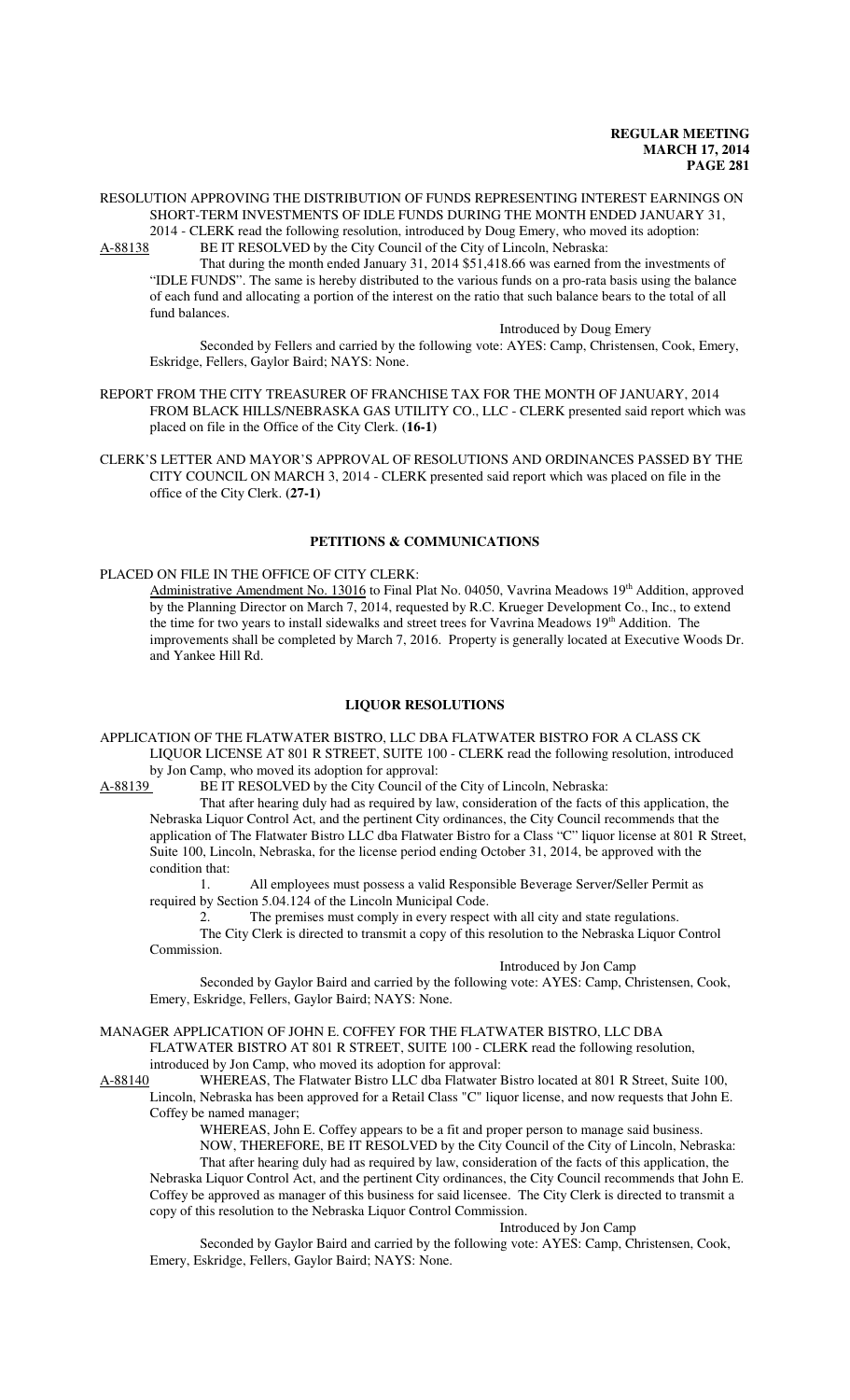APPLICATION OF BLUE BLOOD BREWING COMPANY, INC. FOR A SPECIAL DESIGNATED LICENSE TO COVER AN AREA MEASURING APPROXIMATELY 70 FEET BY 90 FEET IN THE PARKING LOT AT 500 WEST SOUTH STREET, SUITE 8, ON APRIL 5, 2014 FROM 12:00 P.M. TO 11:59 P.M. - PRIOR to reading:

CAMP Moved to Delay Action with continued Public Hearing one week to March 24, 2014. Seconded by Gaylor Baird and carried by the following vote: AYES: Camp, Christensen, Cook, Emery, Eskridge, Fellers, Gaylor Baird; NAYS: None.

#### **ORDINANCES - 2ND READING & RELATED RESOLUTIONS (as required)**

VACATION NO. 14001 – VACATING THE NORTH-SOUTH ALLEY AND THE CONNECTION THERETO BETWEEN NORTH 14TH STREET AND CENTENNIAL MALL NORTH - CLERK read an ordinance, introduced by, Jonathan Cook, vacating the north-south alley and connection thereto between North  $14<sup>th</sup>$ Street and Centennial Mall North and retaining title thereto in the City of Lincoln, Lancaster County, Nebraska, for the second time.

COMP. PLAN CONFORMANCE 14001 – DECLARING APPROXIMATELY 7.73 ACRES OF PROPERTY GENERALLY LOCATED SOUTH OF V STREET BETWEEN NORTH 4TH STREET AND NORTH 6TH STREET AS SURPLUS PROPERTY - CLERK read an ordinance, introduced by, Jonathan Cook, declaring approximatley 7.73 acres of city owned property generally located south of V Street between North 4<sup>th</sup> Street and North 6<sup>th</sup> Street as surplus, for the second time.

# **PUBLIC HEARING - RESOLUTIONS**

APPROVING HOOKS LINCOLN INC. DBA TANNER'S BAR & GRILL AS A KENO SATELLITE SITE AT 8600 SOUTH 30TH STREET - CLERK read the following resolution, introduced by Jonathan Cook, who moved its adoption:

A-88141 WHEREAS, the City of Lincoln and the County of Lancaster, Nebraska have entered into an Interlocal Agreement for the purpose of providing for a joint City-County keno lottery; and

WHEREAS, the City has entered into a contract for the operation of a keno type lottery with EHPV Lottery Services, LLC, a Nebraska limited liability company; and

WHEREAS, Section 5 of the Interlocal Agreement and Section 3(b) of the Keno Contract grant the City the authority to approve all satellite locations within the corporate limits of Lincoln; and

WHEREAS, all requirements under the Interlocal Agreement and the Keno Contract governing the establishment and location of keno satellite sites have been met.

NOW, THEREFORE, BE IT RESOLVED by the City Council of the City of Lincoln, Nebraska that a keno satellite site is hereby authorized at the location of Hooks Lincoln Inc. dba Tanner's Bar & Grill, 8600 S. 30th Street, Suite B1, B2, B3, Lincoln, NE 68516.

The City Clerk is directed to return an executed copy of this Resolution to Tanner's Bar & Grill. Introduced by Jonathan Cook

Seconded by Camp and carried by the following vote: AYES: Camp, Christensen, Cook, Emery, Eskridge, Fellers, Gaylor Baird; NAYS: None.

APPROVING AN INTERLOCAL AGREEMENT BETWEEN THE CITY, LANCASTER COUNTY, AND SAUNDERS COUNTY FOR THE DEVELOPMENT OF A LOCAL WORKFORCE INVESTMENT SYSTEM - CLERK read the following resolution, introduced by Jonathan Cook, who moved its adoption:

A-88142 BE IT RESOLVED by the City Council of the City of Lincoln, Nebraska:

1. That the attached Interlocal Agreement between the City of Lincoln, the County of Lancaster, Nebraska, and the County of Saunders, Nebraska for the establishment of a Local Workforce Investment Area and a system to perform the responsibilities set forth in the Workforce Investment Act of 1998, in accordance with the terms and conditions contained in said Agreement, is hereby approved and the Mayor is authorized to execute the same on behalf of the City of Lincoln.

2. That the provisions of the attached agreement, upon execution and approval as provided therein, shall supercede and replace the agreement approved by the City under Resolution No. A-79737 on September 20, 1999.

The City Clerk is directed to return all executed copies of the Interlocal Agreement to Jan Norlander Jensen, Urban Development Department, for transmittal to the other parties for necessary signatures.

Introduced by Jonathan Cook

Seconded by Camp and carried by the following vote: AYES: Camp, Christensen, Cook, Emery, Eskridge, Fellers, Gaylor Baird; NAYS: None.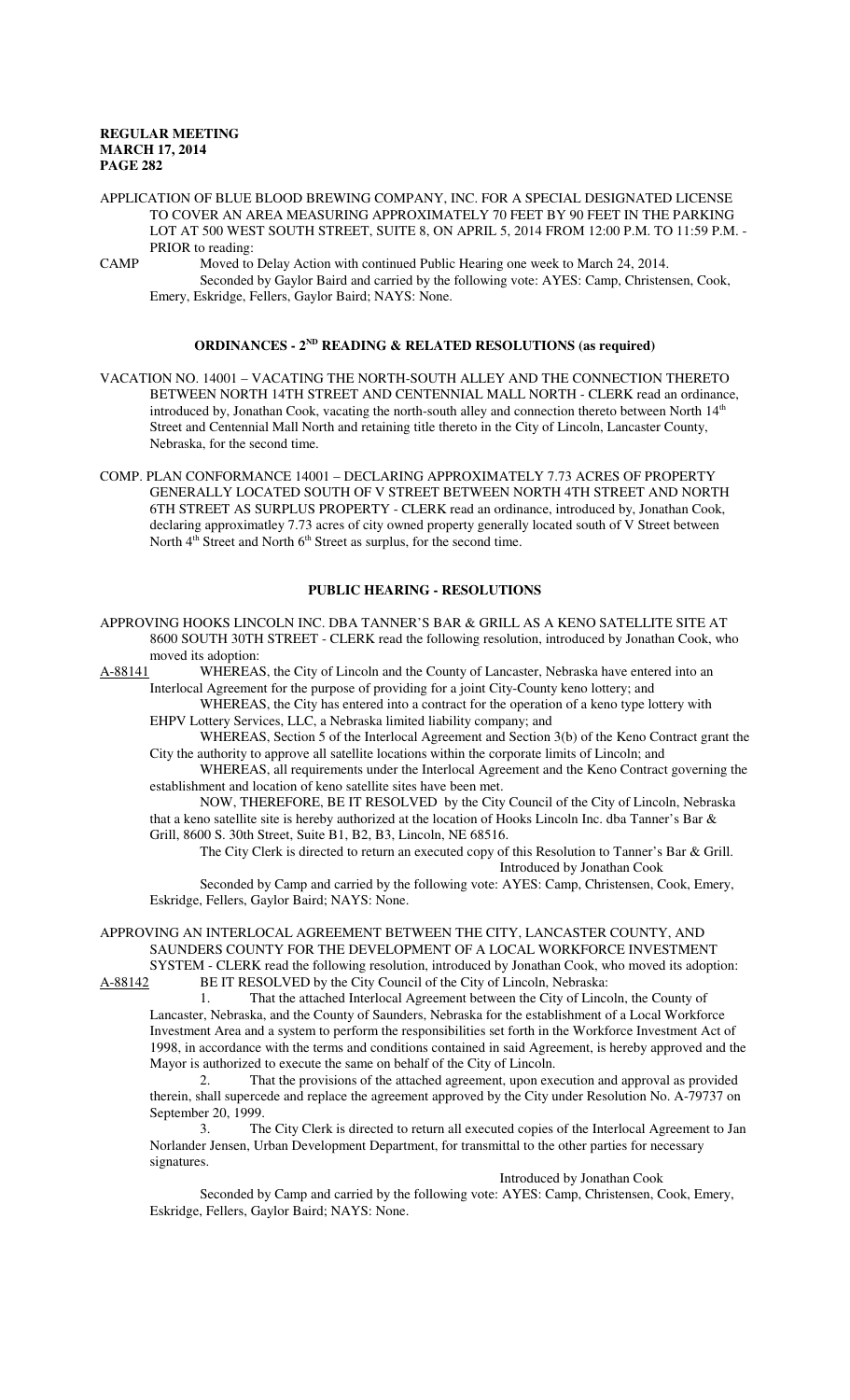ACCEPTING THE REPORT OF NEW AND PENDING CLAIMS AGAINST THE CITY AND APPROVING DISPOSITION OF CLAIMS SET FORTH FOR THE PERIOD OF FEBRUARY 16-28, 2014 - PRIOR to reading:

CAMP Moved to Amend Bill No. 14R-70 in the following manner:

Remove the claims of Charlie & Bonnie Huff and Mary E. Earley from the list of Denied Claims. Seconded by Cook and carried by the following vote: AYES: Camp, Christensen, Cook, Emery, Eskridge, Fellers, Gaylor Baird; NAYS: None.

CLERK Read the following resolution, introduced by Jonathan Cook, who moved its adoption as amended:<br>A-88143 BE IT RESOLVED by the City Council of the City of Lincoln, Nebraska: BE IT RESOLVED by the City Council of the City of Lincoln, Nebraska:

That the claims listed in the attached report, marked as Exhibit "A", dated March 3, 2014, of various new and pending tort claims filed against the City of Lincoln with the Office of the City Attorney or the Office of the City Clerk, as well as claims which have been disposed of, are hereby received as required by Neb. Rev. Stat. § 13-905 (Reissue 1997). The dispositions of claims by the Office of the City Attorney, as shown by the attached report, are hereby approved:

| <b>DENIED CLAIMS</b>                  |                      |  |  |  |
|---------------------------------------|----------------------|--|--|--|
| B. Schuknecht                         | 50.00<br>\$.         |  |  |  |
| <del>Charlie &amp; Bonnie Huff–</del> | $-20,647.18$         |  |  |  |
| Jamey Davey                           | 1,558.42             |  |  |  |
| <b>Andrew Verdooren</b>               | 50.00                |  |  |  |
| Linde Matthiesen                      | 545.00               |  |  |  |
| <del>Mary E. Earley</del>             | <del>16.051.22</del> |  |  |  |
| Cheryl Culver                         | 534.18               |  |  |  |
| Lynn Miller                           | NAS*                 |  |  |  |
| Maha Al-Nasih                         | $NAS*$               |  |  |  |
| Aaron Gibbs                           | 651.19               |  |  |  |
| * No Amount Specified                 |                      |  |  |  |

| <b>DENIED CLAIMS</b>                 |           |                            | ALLOWED/SETTLED CLAIMS |  |
|--------------------------------------|-----------|----------------------------|------------------------|--|
| B. Schuknecht                        | \$50.00   | Patricia & Jerry Borrell   | \$17,351.50            |  |
| <del>Charlie &amp; Bonnie Huff</del> | 20,647.18 | Greg & Diane Hofer         | 14.321.41              |  |
| Jamey Davey                          | 1,558.42  | Cherie Thiel               | 2,042.05               |  |
| Andrew Verdooren                     | 50.00     | Joy Blythe                 | 813.48                 |  |
| Linde Matthiesen                     | 545.00    | <b>JTM</b> Investments LLC | 6,265.98               |  |

The City Attorney is hereby directed to mail to the various claimants listed herein a copy of this resolution which shows the final disposition of their claim.

Introduced by Jonathan Cook

Seconded by Camp and carried by the following vote: AYES: Camp, Christensen, Cook, Emery, Eskridge, Fellers, Gaylor Baird; NAYS: None.

#### **ORDINANCES - 3RD READING & RELATED RESOLUTIONS (as required)**

AUTHORIZING THE ISSUANCE OF TAX ALLOCATION BONDS WITH A TOTAL NOT TO EXCEED \$175,000.00 FOR THE CITY OF LINCOLN, CASE, CASE AND CASE REDEVELOPMENT PROJECT IN GREATER DOWNTOWN LINCOLN. (RELATED ITEMS: 14-24, 14R-65, 14R-66) - CLERK read an ordinance, introduced by Roy Christensen, authorizing and providing for the issuance of City of Lincoln, Nebraska tax allocation bonds, notes or other obligations, in one or more taxable or tax-exempt series, in an aggregate principal amount not to exceed \$175,000 for the purpose of (1) paying the costs of acquiring, purchasing, constructing, reconstructing, improving, extending, rehabilitating, installing, equipping, furnishing and completing certain improvements within the City's Case, Case and Case Redevelopment Project area, including acquiring any real estate and/or interests in real estate in connection therewith, and (2) paying the costs of issuance thereof; prescribing the form and certain details of the bonds, notes or other obligations; pledging certain tax revenue and other revenue to the payment of the principal of and interest on the bonds, notes or other obligations as the same become due; limiting payment of the bonds, notes or other obligations to such tax revenues; creating and establishing funds and accounts; delegating, authorizing and directing the Finance Director to exercise his independent discretion and judgment in determining and finalizing certain terms and provisions of the bonds, notes or other obligations not specified herein; taking other actions and making other covenants and agreements in connection with the foregoing; and related matters, the third time.<br>CHRISTENSEN Mov

Moved to pass the ordinance as read.

Seconded by Fellers and carried by the following vote: AYES: Camp, Christensen, Cook, Emery, Eskridge, Fellers, Gaylor Baird; NAYS: None.

The ordinance, being numbered **#20002**, is recorded in Ordinance Book #28, Page .

AMENDING THE FY 13/14 CIP TO AUTHORIZE AND APPROPRIATE \$175,000 IN TIF FUNDS FOR THE CASE, CASE AND CASE REDEVELOPMENT PROJECT ON PRIVATE PROPERTY GENERALLY LOCATED AT 1421 P STREET AND ADJACENT RIGHTS OF WAY IN GREATER DOWNTOWN LINCOLN. (RELATED ITEMS: 14-24, 14R-65, 14R-66) - CLERK read the following resolution, introduced by Roy Christensen, who moved its adoption: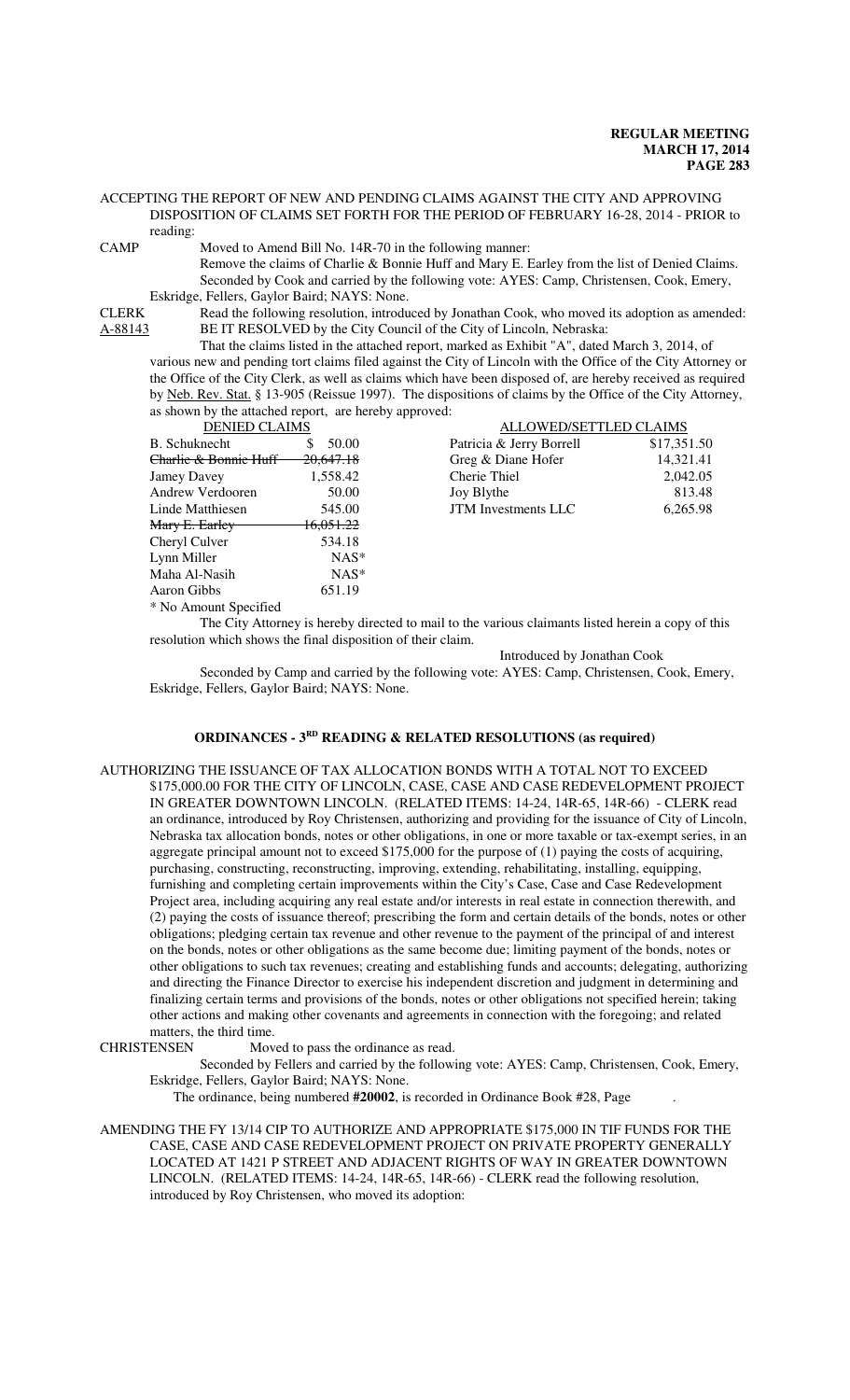A-88144 A Resolution amending the schedule of Capital Improvement Projects for the Fiscal Year beginning September 1, 2013 within the Capital Improvement Program adopted by and attached to Resolution No. A-86975 as Schedule 5 and amended by Resolution A-87532 to establish development of the Case, Case and Case Redevelopment Project (an approved project in the Lincoln Center Redevelopment Plan to renovate an existing structure, including facade improvements at 1421 P Street) as a capital improvement project within the adopted Capital Improvement Program for Fiscal Year 2013-14; and transferring and establishing appropriations for said Capital Improvement Project.

NOW, THEREFORE, BE IT RESOLVED by the City Council of the City of Lincoln, Nebraska: 1. That the implementation of the Lincoln Center Redevelopment Plan and Case, Case and Case Redevelopment Project, for renovation of the existing structure at 1421 P Street within the Project Area, is hereby established and added to the Urban Development Department's list of Fiscal Year 2013-14 capital improvement projects within the Capital Improvement Program adopted by and attached to Resolution No. A-86975 as Schedule 5 as amended by Resolution A-87532.

2. That the City Council hereby appropriates and directs the Finance Director to make the necessary adjustments to the biennial budget to designate \$175,000.00 from Tax Increment Financing funds in Fiscal Year 2013-14 to be used toward development of the Case, Case and Case Redevelopment Project. Introduced by Roy Christensen

Seconded by Fellers and carried by the following vote: AYES: Camp, Christensen, Cook, Emery, Eskridge, Fellers, Gaylor Baird; NAYS: None.

APPROVING THE CASE, CASE AND CASE REDEVELOPMENT PROJECT REDEVELOPMENT

AGREEMENT BETWEEN TB RENTALS, LLC AND THE CITY OF LINCOLN RELATING TO THE REDEVELOPMENT OF PRIVATE PROPERTY GENERALLY LOCATED AT 1421 P STREET AND ADJACENT RIGHTS OF WAY IN GREATER DOWNTOWN LINCOLN. (RELATED ITEMS: 14-24, 14R-65, 14R-66) - CLERK read the following resolution, introduced by Roy Christensen, who moved its adoption:<br>A-88145 I

BE IT RESOLVED by the City Council of the City of Lincoln, Nebraska:

That the attached City of Lincoln Redevelopment Agreement for Case, Case and Case, between the City of Lincoln, Nebraska and TB Rentals, LLC relating to the redevelopment of property generally located at 1421 P Street and adjacent rights of way in Greater Downtown Lincoln, upon the terms and conditions set forth in said Redevelopment Agreement, which is attached hereto marked as Attachment "A", is hereby approved and the Mayor is authorized to execute the same on behalf of the City of Lincoln.

The City Clerk is directed to transmit one fully executed original of said Agreement to Rick Peo, Assistant City Attorney, for transmittal to the parties.

Introduced by Roy Christensen

Seconded by Fellers and carried by the following vote: AYES: Camp, Christensen, Cook, Emery, Eskridge, Fellers, Gaylor Baird; NAYS: None.

AMENDING THE PAY SCHEDULE FOR THE EMPLOYEE GROUP WHOSE CLASSIFICATIONS ARE ASSIGNED TO THE PAY RANGE PREFIXED BY THE LETTER "A" BY CHANGING THE PAY RANGE OF PARKS OPERATIONS COORDINATOR - CLERK read an ordinance, introduced by Roy Christensen, amending Section 1 of Ordinance No. 19904 passed August 12, 2013, relating to the pay schedules of employees whose classifications are assigned to the pay range which is prefixed by the letter "A," by amending the pay range of the job classification of Parks Operations Coordinator from (A12) to  $(A13)$ , the third time.<br>CHRISTENSEN Mo

Moved to pass the ordinance as read.

Seconded by Fellers and carried by the following vote: AYES: Camp, Christensen, Cook, Emery, Eskridge, Fellers, Gaylor Baird; NAYS: None.

The ordinance, being numbered **#20003**, is recorded in Ordinance Book #28, Page .

# **ORDINANCES - 1ST READING & RELATED RESOLUTIONS (as required) - NONE**

# **RESOLUTIONS - 1ST READING - ADVANCE NOTICE**

### REAPPOINTING JIM JOHNSON AND LIZ KUHLMAN TO THE HISTORIC PRESERVATION COMMISSION FOR TERMS EXPIRING APRIL 15, 2017

APPOINTING ARTHUR ZYGIELBAUM TO THE TELECOMMUNICATION/CABLE TV ADVISORY BOARD FOR A TERM EXPIRING JULY 1, 2016.